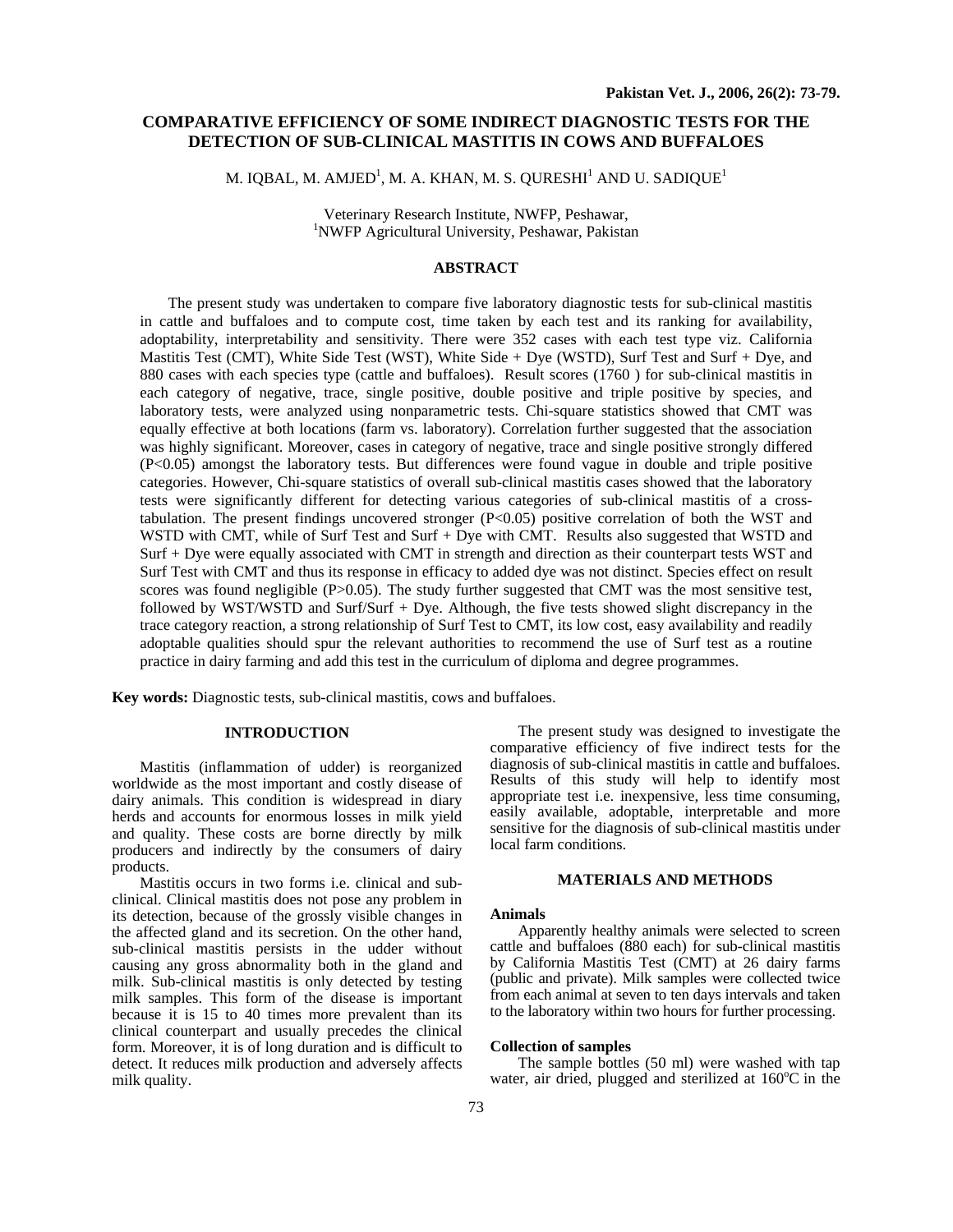hot air oven for one hour. The bottles were then labeled indicating the dairy farm, name or number of animal and collection date. Prior to collection of milk samples, the udder was washed with tap water and dried with paper towel. The quarters were disinfected with a pieces of cotton soaked in 70% ethyl alcohol. Mixed milk were collected from all four quarters after discarding a few streams and tested on spot by CMT (Schneider and Jasper, 1964). Representative milk samples collected in sterilized bottles (50 ml) were then shifted to the laboratory in a thermal flask containing crushed ice and subjected to five laboratory tests, as detailed below:

### **California Mastitis Test (CMT)**

CMT kit used was supplied by Techni. Vet., Inc. USA. It is composed of Alkyl Aryl sulfonate (3%), sodium hydroxide (1.5%) and bromocresol purple (1:10,000) as an indicator. The test was conducted and scored according to Schneider and Jasper (1964). For conducting the CMT, a shallow half black paddle having four cups was used and was rinsed after each use. About 5 ml milk was drawn from bottle into the cup and an estimated equal volume of CMT reagent was squirted from a polyethylene wash bottle. Mixing was accomplished by gentle circular motion of the paddle in a horizontal plane. The reaction developed almost immediately with milk containing a high concentration of somatic cells. The peak of reaction was obtained within 10 seconds and scored.

### **White Side Test (WST)**

The WST reagent solution is composed of 4% sodium hydroxide. This test was performed and scored following the method described by Schalm and Gray (1954). For this purpose, a shallow half black paddle having four cups was used and was rinsed after each use. About 1 ml milk was drawn from bottle into the cup and an estimated five drops of WST reagent was squirted from a polyethylene wash bottle. Mixing was accomplished by gentle circular motion of the paddle in a horizontal plane. The reaction developed almost immediately with milk containing a high concentration of somatic cells. The peak of reaction was obtained within 30 seconds and immediately scored.

### **White Side + Dye Test (WSTD)**

The reagent solution (4% sodium hydroxide) was modified with bromocresol (1:10,000) in the laboratory. The test was performed and interpreted following the same procedure as described above for WST. The peak of reaction was obtained within 30 seconds and immediately scored.

# **Surf Test**

Reagent solution for surf test was composed of 3% household detergent (Surf, Lever Brothers Pakistan). This test was performed and scored following the method described by Rehman (1995) and Muhammad *et al.* (1995). A shallow half black paddle having four cups was used and was rinsed after each use. About 1 ml milk was drawn from bottle into the cup and an estimated 5 ml reagent was squirted from a polyethylene wash bottle. Mixing was accomplished by gentle circular motion of the paddle in a horizontal plane. The reaction developed almost immediately with milk containing a high concentration of somatic cells. The peak of reaction was obtained within 30 seconds and immediately scored.

### **Surf + Dye Test**

The reagent solution of 3% household detergent (Surf) was modified with bromocresol (1:10,000) in the laboratory. The test was performed and interpreted following the same procedure as described above for Surf test. The peak of reaction was obtained within 30 seconds and immediately scored.

### **Scoring of milk samples**

The five laboratory tests were compared for scoring milk samples (negative, trace, single positive, double positive and triple positive) by using grading procedure of CMT; (Schneider and Jasper, 1964) and WST (Schalm and Gray, 1954).

### **Statistics**

The scores from the laboratory tests were recorded and compiled using the computer software programme (Microsoft Excel, 1998). Categorical data analysis procedure in statistical analysis system (SPSS Inc, 1998) was used for further statistics on the laboratory results. Nonparametric tests of significance (Levin and Fox, 1994) were used to analyze discrepancies of subclinical mastitis scores in each category of negative, trace, single positive, double positive and triple positive, obtained from various laboratory tests (CMT, WST, WSTD, Surf and Surf  $+$  Dye) for two species (cattle and buffaloes). Kruskal-Wallis, Jonckeeere-Terpstra and Medain Tests for one-way analysis of variance and Mann-Whitney U, Wald-Wolfowits and two samples Kolmogorov-Smirnov Statistics for twoway analysis of variance were used.

## **RESULTS AND DISCUSSION**

### **California Mastitis Test as the control test**

Soundness of CMT to screen cows and buffaloes at the farm was close to that in the laboratory. To confirm this, the same milk samples were subjected to CMT at both locations (farm and laboratory) and percent subclinical mastitis cases in each category of trace, single positive, double positive and triple positive. Chi-square statistics (Table 1) showed a significant association (P<0.05) between the two locations.

A non parametric statistics (Mann-Whitney U) equivalent to the t-test further confirmed the findings that CMT used at the farm, and when the same milk samples again tested in the laboratory, did not change its effectiveness. Correlations coefficient (Kendall's tau\_b and Spearman's rho) also indicated stronger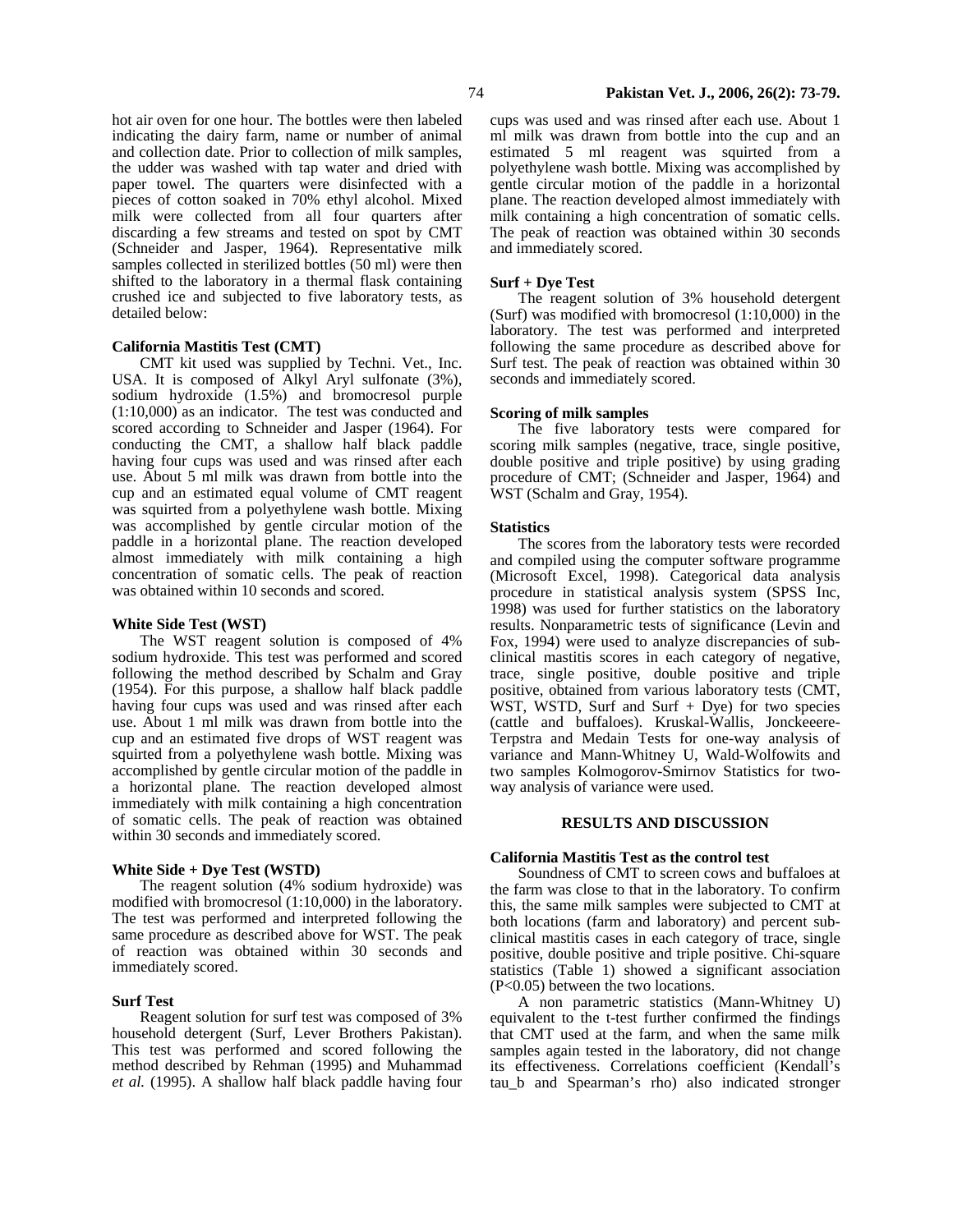|  | Table 1: Chi-square statistics of sub-clinical |  |                                        |
|--|------------------------------------------------|--|----------------------------------------|
|  |                                                |  | mastitis cases diagnosed by California |
|  | <b>Mastitis Test at farm and laboratory</b>    |  |                                        |

|                  | главная теж ат натигана навогатог у |    |              |  |  |  |
|------------------|-------------------------------------|----|--------------|--|--|--|
|                  | Chi-                                | Df | Level of     |  |  |  |
|                  | square                              |    | significance |  |  |  |
|                  | value                               |    |              |  |  |  |
| Pearson Chi-     | 999.000a                            | 9  | 0.000        |  |  |  |
| square           |                                     |    |              |  |  |  |
| Likelihood ratio | 753.122                             | 9  | 0.000        |  |  |  |
| Linear-by-linear | 336.173                             |    | 0.000        |  |  |  |
| association      |                                     |    |              |  |  |  |
| Number of valid  | 352                                 |    |              |  |  |  |
| cases            |                                     |    |              |  |  |  |

a=3 cells (18.8%) have expected count less than 5. The minimum expected count is 1.25.

Mann-Whitney ranks and test statistics of subclinical mastitis cases in each category of trace, single positive, double positive, and triple positive for CMT at farm versus laboratory are shown in Table 3. Larger significance values  $(P>0.05)$  indicated that the results at two locations were similar.

These findings revealed that the sensitivity of the CMT was not affected when the milk samples were collected and brought to the laboratory for use as control test for other tests of sub-clinical mastitis. Subclinical mastitis cases in each category (trace, single positive, double positive, and triple positive) as affected by two species (cattle and buffalo) and locations (laboratory versus farm) are also shown in Table 4 (count and expected count). The data strongly indicate that proportion of sub-clinical mastitis in each category of trace, single positive, double positive and triple positive were not different due to two species (cattle versus buffaloes) and locations (laboratory and farm).

### **Efficiency of the laboratory tests**

Numbers (observed and expected) and Chi square statistics (Tables 5 to 9) were computed for sub-clinical mastitis cases by tests, namely CMT, WST, WSTD, Surf and Surf + Dye for each category separately. The key point to note in Table 10 is that CMT is not shown for negative cases because milk samples were initially collected to screen cows and buffaloes for sub-clinical mastitis. Small significance level (P<0.05) indicates that cases in each category of negative, trace and single positive strongly differed among the laboratory tests (WST, WSTD, Surf, Surf + Dye and CMT). However, differences were found vague in double and triple positive categories of sub-clinical mastitis among these laboratory tests (Tables 8 and 9).

Results of the present study reveal that the laboratory tests are nearly equally effective as the severity of sub-clinical mastitis increases in milking animals. The sensitivity of various laboratory tests is open to interpretation and conflicts when they are used for milking animals having a low level of severity of sub-clinical mastitis. The sensitivity is also questionable for negative cases as those shown with WST, WSTD, Surf and Surf + Dye but not with CMT. Other studies (Rehman, 1995; Mohammad *et al.*, 1995) also recorded such discrepancies at the border line of each category of sub-clinical mastitis cases. It is further pointed out that added dye (WSTD and Surf + Dye) had not picked up any better outcome effect to their counterpart tests (WST and Surf test). Didonat *et al*. (1986) also reported that the bromocresole purple test was less responsive to the sub-clinical mastitis in buffaloes than modified WST and CMT.

Table 11 shows Chi-square statistics of overall subclinical mastitis cases in each category of negative, trace, single positive, double positive and triple positive by various laboratory tests. These results showed that the laboratory tests were significantly different for detecting various categories of sub-clinical mastitis of a cross-tabulation (Table 10).

**Table 2: Nonparametric correlations of California Mastitis Test for sub-clinical mastitis cases at farm (SCMT) and laboratory (LCMT) (n=352)**

|                 |                                  | <b>Correlations</b>        |                        |                  |
|-----------------|----------------------------------|----------------------------|------------------------|------------------|
|                 |                                  |                            | <b>SCMT</b> (Screening | <b>LCMT</b> (Lab |
|                 |                                  |                            | Detergent Test)        | Detergent Test)  |
| Kendall's tau b | <b>SCMT</b> (Screening           | Correlation                | 1.000                  | $0.978**$        |
|                 | Detergent Test)                  | coefficient                |                        |                  |
|                 | <b>LCMT</b>                      | Correlation                | $0.978**$              | 1.000            |
|                 | (Lab Detergent Test)             | coefficient                |                        |                  |
| Spearman's rho  | <b>SCMT</b> (Screening           | Correlation                | 1.000                  | $0.980**$        |
|                 | Detergent Test)                  | coefficient                |                        |                  |
|                 | <b>LCMT</b> (Lab Detergent Test) | Correlation<br>coefficient | $0.980**$              | 1.000            |

\*\*Correlation is significant at the 0.01 level (2-tailed).

b. Assuming data distribution is nonparametric.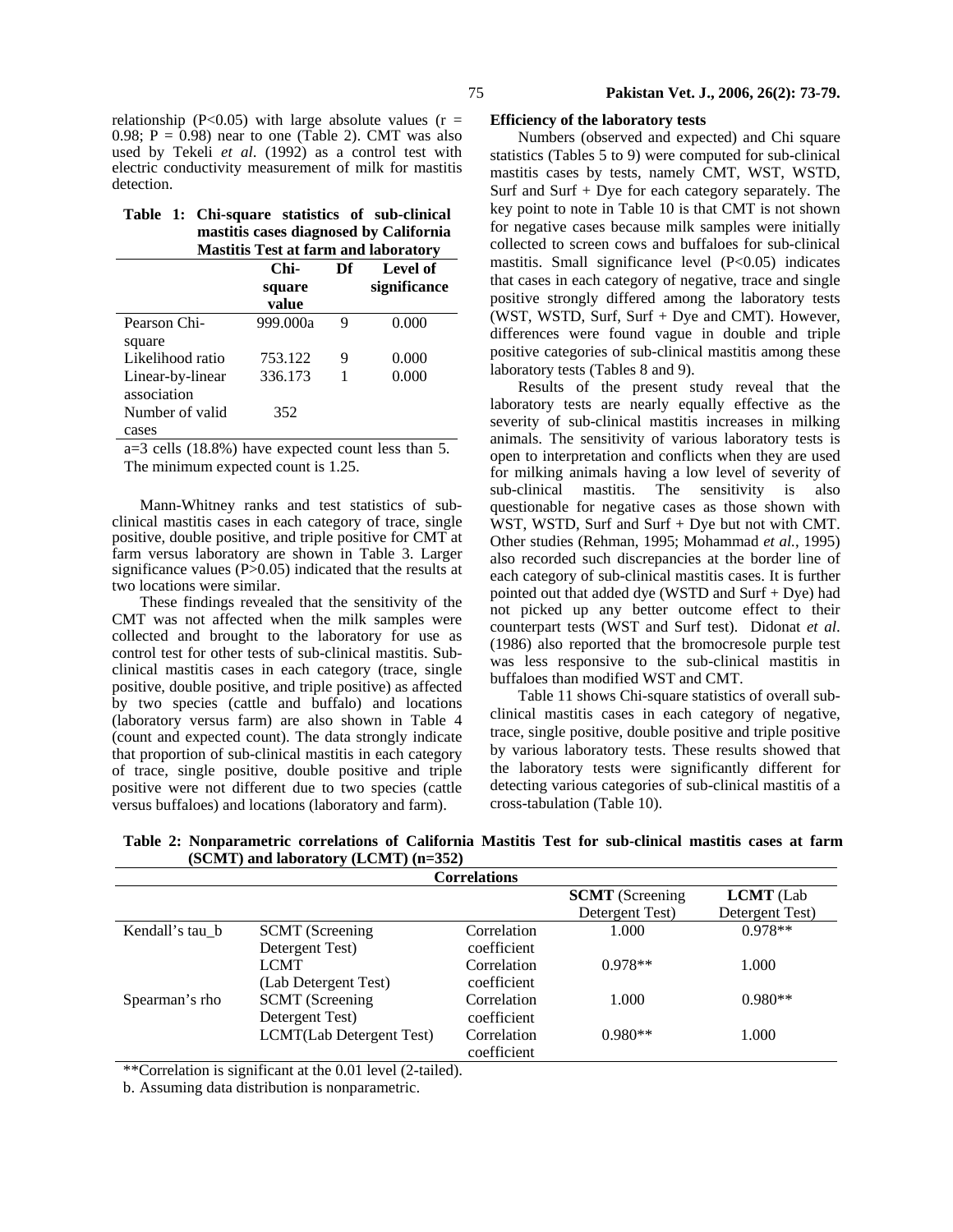| <b>Ranks</b>                 |                                        |     |           |              |  |  |
|------------------------------|----------------------------------------|-----|-----------|--------------|--|--|
| <b>Sub-clinical mastitis</b> | <b>CMT</b>                             | *N  | Mean rank | Sum of ranks |  |  |
| Trace                        | <b>SCMT</b> (Screening Detergent Test) | 185 | 186.50    | 34502.50     |  |  |
|                              | LCMT (Lab Detergent Test)              | 187 | 186.50    | 34875.50     |  |  |
|                              | Total                                  | 372 |           |              |  |  |
| Single positive              | <b>SCMT</b> (Screening Detergent Test) | 91  | 91.00     | 8281.00      |  |  |
|                              | LCMT (Lab Detergent Test)              | 90  | 91.00     | 8190.00      |  |  |
|                              | Total                                  | 181 |           |              |  |  |
| Double positive              | <b>SCMT</b> (Screening Detergent Test) | 54  | 55.00     | 2970.00      |  |  |
|                              | LCMT (Lab Detergent Test)              | 55  | 55.00     | 3025.00      |  |  |
|                              | Total                                  | 109 |           |              |  |  |
| Triple positive              | <b>SCMT</b> (Screening Detergent Test) | 22  | 21.50     | 473.00       |  |  |
|                              | LCMT (Lab Detergent Test)              | 20  | 21.50     | 430.00       |  |  |
|                              | Total                                  | 42  |           |              |  |  |

**Table 3: Mann-Whitney ranks and test statistics of sub-clinical mastitis cases in each category of trace, single positive, double positive and triple positive by California Mastitis Test (CMT) at farm (SCMT) and laboratory (LCMT)**

\*N stands for number of cases.

**Table 4: Number of sub-clinical mastitis cases in each category of trace, single positive, double positive, triple positive by California Mastitis Test at farm (SCMT) versus laboratory (LCMS) for two species** 

| <b>Species</b> |                 | <b>Results</b>        | <b>SCMT</b> | <b>LCMT</b> (Lab | <b>Total</b> |
|----------------|-----------------|-----------------------|-------------|------------------|--------------|
|                |                 |                       | (Screening) | Detergent        |              |
|                |                 |                       | Detergent   | Test)            |              |
|                |                 |                       | Test)       |                  |              |
| Cattle         | Trace           | Count                 | 90.0        | 92.0             | 182.0        |
|                |                 | <b>Expected count</b> | 91.0        | 91.0             | 182.0        |
|                | Single positive | Count                 | 42.0        | 41.0             | 83.0         |
|                |                 | Expected count        | 41.5        | 41.5             | 83.0         |
|                | Double positive | Count                 | 34.0        | 35.0             | 69.0         |
|                |                 | Expected count        | 34.5        | 34.5             | 69.0         |
|                | Triple positive | Count                 | 10.0        | 8.0              | 18.0         |
|                |                 | Expected count        | 9.0         | 9.0              | 18.0         |
|                | Total           | Count                 | 176.0       | 176.0            | 352.0        |
|                |                 | Expected count        | 176.0       | 176.0            | 352.0        |
| <b>Buffalo</b> | Trace           | Count                 | 95.0        | 95.0             | 190.0        |
|                |                 | Expected count        | 95.0        | 95.0             | 190.0        |
|                | Single positive | Count                 | 49.0        | 49.0             | 98.0         |
|                |                 | Expected count        | 49.0        | 49.0             | 98.0         |
|                | Double positive | Count                 | 20.0        | 20.0             | 40.0         |
|                |                 | <b>Expected count</b> | 20.0        | 20.0             | 40.0         |
|                | Triple positive | Count                 | 12.0        | 12.0             | 24.0         |
|                |                 | Expected count        | 12.0        | 12.0             | 24.0         |
|                | Total           | Count                 | 176.0       | 176.0            | 352.0        |
|                |                 | Expected count        | 176.0       | 176.0            | 352.0        |

Table 12 displays the number of cases for each level of each factor (laboratory tests and species). There are 352 cases with each test type (WST, WSTD, Surf, Surf + Dye and CMT) and 880 cases with each species type (cattle and buffaloes). Tests of between-subject effects in Table 12 showed that laboratory tests had

significant (P<0.05) effect on number of sub-clinical mastitis cases but the species effect was found not significant.

Table 13 displays the cost and time taken by subclinical mastitis tests and their ranking for availability, adoptability, interpretability and sensitivity. Costs and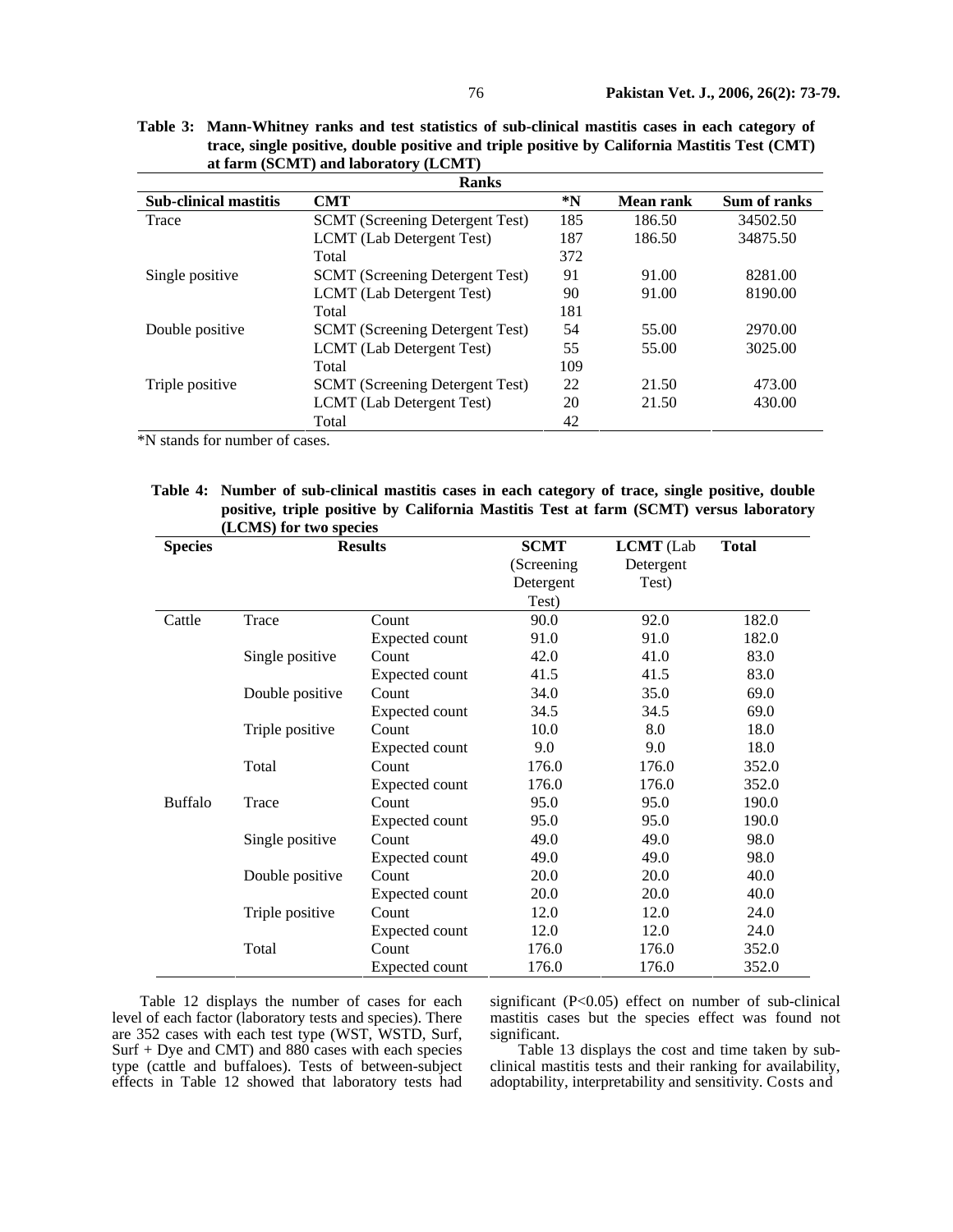**Table 5: Numbers (observed and expected) and Chi-square statistics of negative cases obtained from laboratory sub-clinical mastitis tests** 

| <b>Number of cases</b>    |                 |                 |                 |  |  |  |
|---------------------------|-----------------|-----------------|-----------------|--|--|--|
| <b>Lab</b> tests          | <b>Observed</b> | <b>Expected</b> | <b>Residual</b> |  |  |  |
| White Side                | 115             | 141.8           | $-26.8$         |  |  |  |
| test<br>White Side        | 117             | 141.8           | $-24.8$         |  |  |  |
| $+$ Dye test<br>Surf test | 168             | 141.8           | 26.3            |  |  |  |
| $Surf + Dye$              | 167             | 141.8           | 25.3            |  |  |  |
| test<br>Total             | 567             |                 |                 |  |  |  |

**Table 6: Numbers (observed and expected) and Chi-square statistics of trace cases obtained from laboratory sub-clinical mastitis tests** 

| <b>Number of cases</b> |                 |                 |                 |  |  |  |
|------------------------|-----------------|-----------------|-----------------|--|--|--|
| <b>Lab</b> tests       | <b>Observed</b> | <b>Expected</b> | <b>Residual</b> |  |  |  |
|                        |                 |                 |                 |  |  |  |
| White Side             | 115             | 118.0           | $-3.0$          |  |  |  |
| test                   |                 |                 |                 |  |  |  |
| White Side             | 113             | 118.0           | $-5.0$          |  |  |  |
| $+$ Dye test           |                 |                 |                 |  |  |  |
| Surf test              | 87              | 118.0           | $-31.0$         |  |  |  |
|                        |                 |                 |                 |  |  |  |
| $Surf + Dye$           | 88              | 118.0           | $-30.0$         |  |  |  |
| test                   |                 |                 |                 |  |  |  |
| California             | 187             | 118.0           | 69.0            |  |  |  |
| Mastitis test          |                 |                 |                 |  |  |  |
| Total                  | 590             |                 |                 |  |  |  |

**Table 7: Numbers (observed and expected) and Chi-square statistics of single positive cases from laboratory sub-clinical mastitis tests** 

| <b>Number of cases</b>      |                 |                 |                 |  |  |  |
|-----------------------------|-----------------|-----------------|-----------------|--|--|--|
| <b>Lab</b> tests            | <b>Observed</b> | <b>Expected</b> | <b>Residual</b> |  |  |  |
| White Side                  | 51              | 56.4            | $-5.4$          |  |  |  |
| test<br>White Side          | 53              | 56.4            | $-3.4$          |  |  |  |
| $+$ Dye test<br>Surf test   | 44              | 56.4            | $-12.4$         |  |  |  |
| $Surf + Dye$<br>test        | 44              | 56.4            | $-12.4$         |  |  |  |
| California<br>Mastitis test | 90              | 56.4            | 33.6            |  |  |  |
| Total                       | 282             |                 |                 |  |  |  |

|  |                | Table 8: Numbers (observed and expected) and |
|--|----------------|----------------------------------------------|
|  |                | Chi-square statistics of double positive     |
|  |                | cases from laboratory sub-clinical           |
|  | mastitis tests |                                              |

| <b>Number of cases</b> |                 |                 |                 |  |  |
|------------------------|-----------------|-----------------|-----------------|--|--|
| <b>Lab</b> tests       | <b>Observed</b> | <b>Expected</b> | <b>Residual</b> |  |  |
|                        |                 |                 |                 |  |  |
| White Side             | 50              | 44.0            | 6.0             |  |  |
| test                   |                 |                 |                 |  |  |
| White Side             | 49              | 44.0            | 5.0             |  |  |
| $+$ Dye test           |                 |                 |                 |  |  |
| Surf test              | 33              | 44.0            | $-11.0$         |  |  |
| $Surf + Dye$           | 33              | 44.0            | $-11.0$         |  |  |
| test                   |                 |                 |                 |  |  |
| California             | 55              | 44.0            | 11.0            |  |  |
| <b>Mastitis</b> test   |                 |                 |                 |  |  |
| Total                  | 220             |                 |                 |  |  |

|                |  | Table 9: Numbers (observed and expected) and<br>Chi-square statistics of triple positive |
|----------------|--|------------------------------------------------------------------------------------------|
| mastitis tests |  | cases from laboratory sub-clinical                                                       |

| <b>Number of cases</b>                     |                 |                 |                 |  |  |  |
|--------------------------------------------|-----------------|-----------------|-----------------|--|--|--|
| <b>Lab</b> tests                           | <b>Observed</b> | <b>Expected</b> | <b>Residual</b> |  |  |  |
| <b>White Side</b>                          | 21              | 20.2            | 0.8             |  |  |  |
| test<br>White Side                         | 20              | 20.2            | $-0.2$          |  |  |  |
| $+$ Dye test<br>Surf test                  | 20              | 20.2            | $-0.2$          |  |  |  |
| $Surf + Dye$                               | 20              | 20.2            | $-0.2$          |  |  |  |
| test<br>California<br><b>Mastitis</b> test | 20              | 20.2            | $-0.2$          |  |  |  |
| Total                                      | 101             |                 |                 |  |  |  |

ranking are computed based on the authors self observations and not really the outcome of study survey from farmers interviews. The cost per CMT was Rs. 3.0 as compared to Rs. 0.45 and Rs. 0.40 for WST and Surf test (in case of added dye Rs. 0.05 increased for WSTD and Surf + Dye). This is because the reagents used in CMT are imported from abroad. However, time taken for preparing reagents and carrying out CMT is less (10 seconds) than that of the other individual indigenous tests (30 seconds). Among the five tests, reagents used in the Surf Test can be found everywhere in the local areas and easily adoptable at the farm as compared to the reagents used in the WST and CMT. Reagents used in the WST can easily be found in big cities and therefore, it is the second easily available and adoptable test. The tests incorporating dye component are similar in ranking with WST with regard to availability and adoptability.

California Mastitis Test and the other two tests (WSTD and Surf + Dye) with added dye components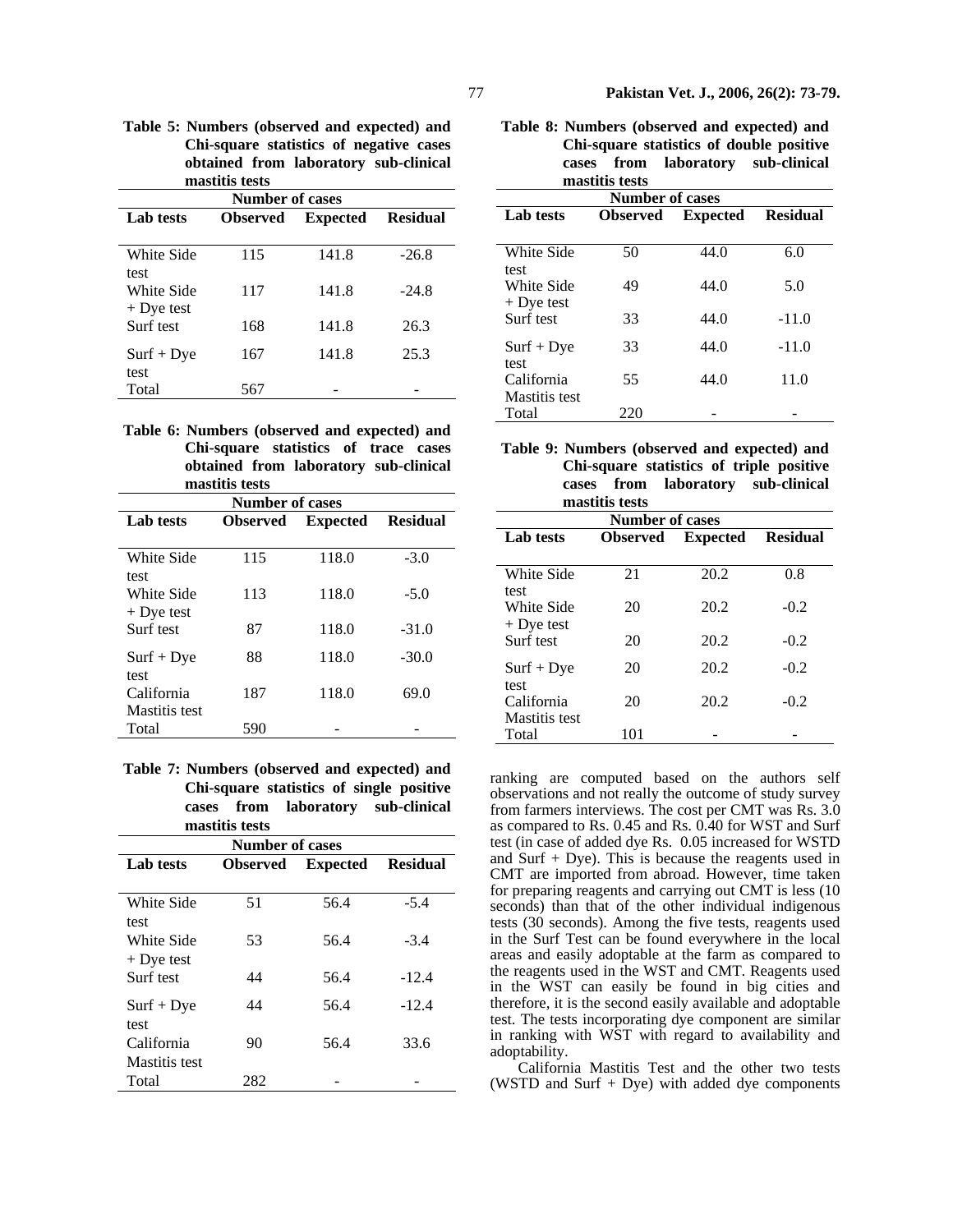| Lab results  |                 |              |                        |                 |                        | <b>Total</b> |
|--------------|-----------------|--------------|------------------------|-----------------|------------------------|--------------|
| <b>Tests</b> | <b>Negative</b> | <b>Trace</b> | <b>Single positive</b> | Double positive | <b>Triple positive</b> |              |
| <b>WST</b>   | 116             | 115          | 51                     | 50              | 20                     | 352          |
|              | (113.6)         | (118.0)      | (56.4)                 | (44.0)          | (20.0)                 | (352.0)      |
| <b>WSTD</b>  | 117             | 113          | 53                     | 49              | 20                     | 352          |
|              | (113.6)         | (118.0)      | (56.4)                 | (44.0)          | (20.0)                 | (352.0)      |
| Surf         | 168             | 87           | 44                     | 33              | 20                     | 352          |
|              | (113.6)         | (118.0)      | (56.4)                 | (44.0)          | (20.0)                 | (352.0)      |
| $Surf + Dye$ | 167             | 88           | 44                     | 33              | 20                     | 352          |
|              | (113.6)         | (118.0)      | (56.4)                 | (44.0)          | (20.0)                 | (352.0)      |
| <b>CMT</b>   | 0               | 187          | 90                     | 55              | 20                     | 352          |
|              | (113.60)        | (118.0)      | 956.4)                 | (44.0)          | (20.0)                 | (352.0)      |
| Total        | 568             | 590          | 282                    | 220             | 100                    | 1760         |
|              | (568.0)         | (590.0)      | (282.0)                | (220.0)         | (100.0)                | (1760.0)     |
|              |                 |              |                        |                 |                        |              |

**Table 10: Numbers (observed and expected counts) of sub-clinical mastitis cases by tests** 

\*Values in parentheses are expected counts.

|  | Table 11: Cross-tabs Chi-squared statistics and |  |  |  |  |
|--|-------------------------------------------------|--|--|--|--|
|  | symmetrical measures for relationship           |  |  |  |  |
|  | between sub-clinical mastitis cases and         |  |  |  |  |
|  | tests                                           |  |  |  |  |

| Chi-square tests |          |    |              |  |  |
|------------------|----------|----|--------------|--|--|
|                  | Value    | Df | Level of     |  |  |
|                  |          |    | significance |  |  |
| Pearson Chi-     | 257.140a | 16 | 0.000        |  |  |
| square           |          |    |              |  |  |
| Likelihood ratio | 357.216  | 16 | 0.000        |  |  |
| Linear-by-Linear | 11.359   |    | 0.001        |  |  |
| association      |          |    |              |  |  |
| Number of valid  | 1760     |    |              |  |  |
| cases            |          |    |              |  |  |
|                  |          |    |              |  |  |

a=0 cells have expected count less than 5. The minimum expected count is 20.00

were easier to interpret the results than those which had no dye. Table 13 shows that the most sensitive test was CMT, followed by WST/WSTD and Surf/Surf + Dye.

## **Conclusions**

The present findings suggested close relationship between CMT at farm and laboratory to screen out cows and buffaloes for sub-clinical mastitis. Efficiency of CMT was better than that of other four tests at the border line of negative and trace, when the

inflammation in the udder was at subclinical stage. Discrepancy in test scores was not found due to species effect. Although the indigenous tests were not as sensitive as CMT, this factor was counter balanced by the benefit of low cost, easy availability and adoptability qualities of other tests.

# **REFERENCES**

- Didonat. N., P. Singh and H. H. Justiniavi, 1986. Comparison of indirect tests for diagnosis of subclinical mastitis in buffaloes. Bulletin De Pequisa Centro De Pequisa Agropecuaria do Emtorapa, Brazil, 77: 13-17.
- Levin, J. and J. A. Fox, 1994. Elementary Statistics in Social Research. Harper Collins College Publishers, New York, USA, pp: 353.
- Muhammad, G., M. Athar, A. Shakoor, M. Z. Khan, F. Rehman and T. Ahmad, 1995. Surf field mastitis test: an inexpensive new tool for evaluation of wholesomeness of fresh milk. Pak. J. Food Sci., 5(3-4): 91-93.
- Newbould, F. H. S., R. S. Butler and S. D. Scres, 1982. "Mastitis of dairy cows" video views. Fact sheet No. 8. Veterinary Infectious Diseases Organization, Sackotoon, Saskatchewan, Canada.

**Table 12: GLM univariate and test between subject's factors for number of cases and Analysis of Variance at each level of laboratory tests and species** 

| <b>Source</b> | Sum of    | Df   | <b>Mean squares</b> | <b>F-value</b> | <b>Probability</b> |
|---------------|-----------|------|---------------------|----------------|--------------------|
|               | squares   |      |                     |                | level              |
| Model         | 9101.299a | h    | 1516.883            | 1115.701       | 0.000              |
| Test          | 125.712   | 4    | 31.428              | 23.116         | 0.000              |
| Species       | 2.475     |      | 2.475               | 1.820          | 0.117              |
| Error         | 2384.701  | 1754 | 1.360               | -              | ۰                  |
| Total         | 11486.000 | 1760 | -                   | -              | ۰                  |